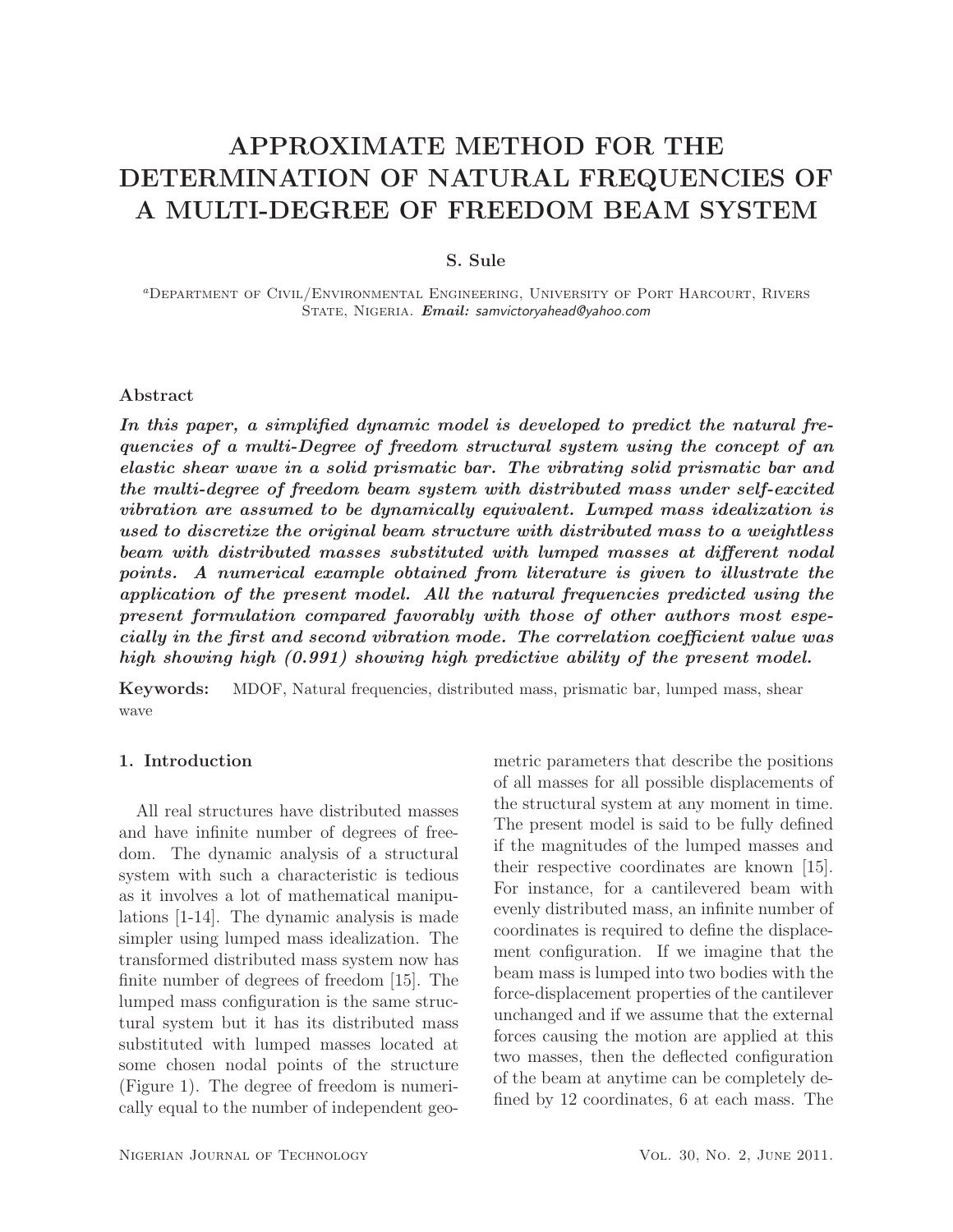

Figure 1: Natural vibration modes and frequencies of a uniform simply supported beam [13].

idealized model having 12 degrees of freedom may therefore conveniently be considered in dynamic analysis in place of the actual system with distributed mass [15]. A more accurate representation can be obtained by using a larger number of masses at a closer interval and consequently requires a greater number of coordinates. The objective of this paper is to develop a simplified method for predicting the natural frequencies of vibration of a structural system with distributed mass under self-excited vibration. The algorithm involved is simple "not involving much computational effort and the results can be achieved using manual computation".

#### 2. Dynamic Model Formulation

The vibration modes of a uniform shear beam representing a weightless beam under self-excited vibration is as shown in Figure 1.

 $P_1 = P_2 = P_3 = P$  = Induced unit load at nodal points of a weightless beam. From the natural mode shapes shown in Figure 1, the natural frequency in the ith mode for the



Figure 2: Static beam deflection due to load  $P (P1 = P2 = P3 = P).$ 

actual system [12] is given by

$$
w_n = \frac{i^2 \pi^2}{L^2} \sqrt{\frac{EI}{P}} \quad (i = 1, 2, 3) \tag{1}
$$

The shear wave speed in a prismatic bar expressed as the shear modulus - to - density ratio is given by;

$$
c = \sqrt{\frac{G}{\rho_m}}\tag{2}
$$

where  $\rho_m = \frac{\gamma}{g} = \text{mass density of the material}$ of the beam.  $\gamma = \text{unit weight of the material}$ of the beam;  $g =$  acceleration due to gravity;  $c =$  speed of shear wave in the bar.

Substituting  $\frac{\gamma}{g}$  for  $\rho_m$  in equation (2) gives;

$$
c = \sqrt{\frac{Gg}{\gamma}}\tag{3}
$$

The vibration of a uniform simply supported beam (Figure 1) generates a stationary wave.

The shear wave wavelength in the prismatic bar is given by;

$$
\lambda_i = \frac{c}{f_i} \quad (i = 1, 2, 3) \tag{4}
$$

where  $f_i$  = natural frequency of vibration of the bar in the ith mode;  $\lambda_i$  = wavelength of the shear wave in the ith mode;  $G =$  shear modulus of the material of the prismatic bar. But

$$
f_i = \frac{1}{T_i} \tag{5}
$$

Therefore,

$$
\lambda_i = cT_i \quad (i = 1, 2, 3) \tag{6}
$$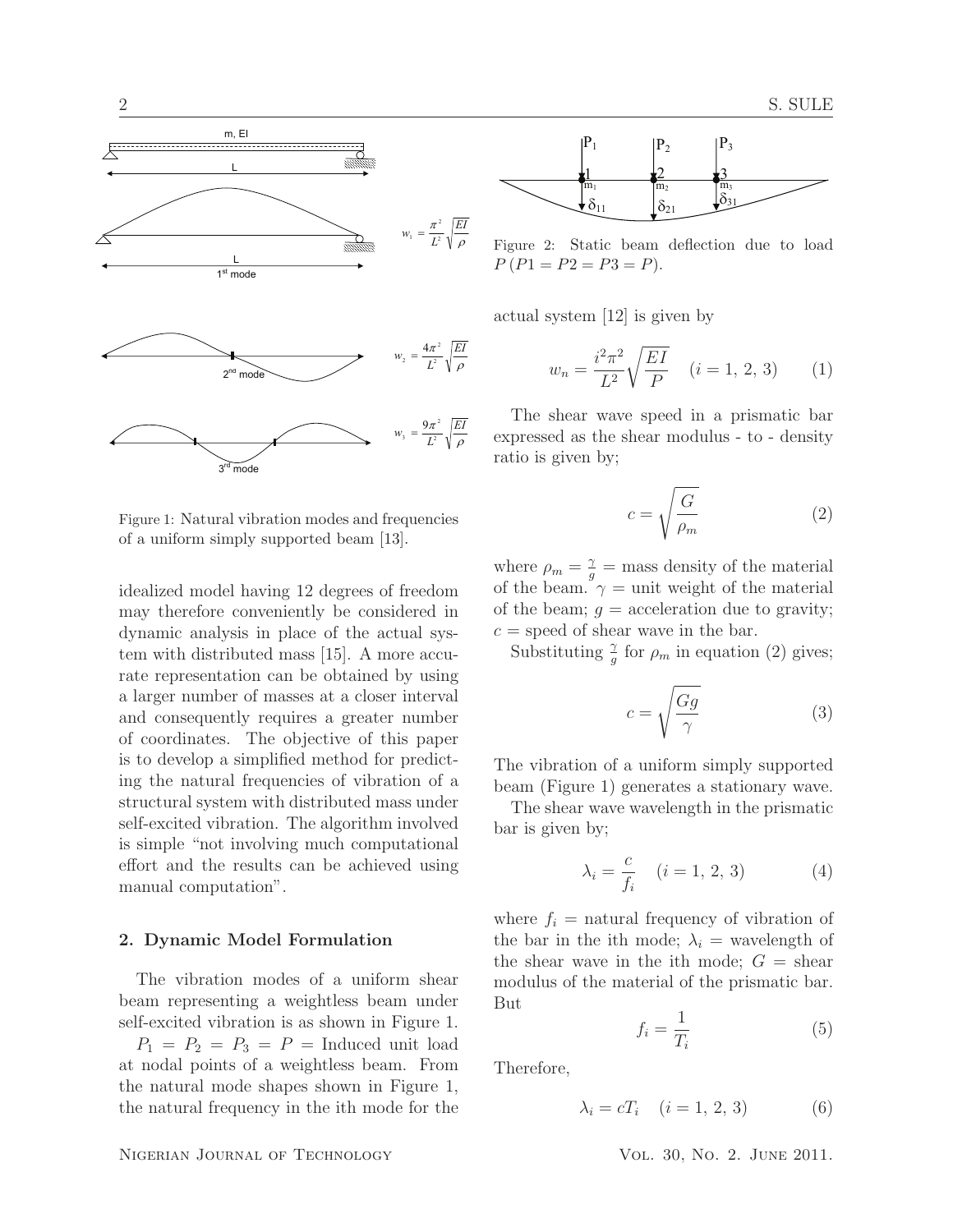Therefore, in the first three modes, the natural vibration periods of a vibrating prismatic bar at the same shear wave speed are given by;

$$
T_1 = \frac{\lambda_1}{c} \tag{7}
$$

$$
T_2 = \frac{\lambda_2}{c} \tag{8}
$$

$$
T_3 = \frac{\lambda_3}{c} \tag{9}
$$

The generalized expression for the wavelength in the  $i^{th}$  mode for a vibrating prismatic bar, (Figure 3) is given by;

$$
\lambda_i \frac{4L}{(2i-1)}; \quad (i = 1, 2, 3)
$$
 (10)

Therefore, for an  $i^{th}$  mode of vibration, the ith natural period is given by;

$$
T_i \frac{4L}{(2i-1)c}; \quad (i = 1, 2, 3)
$$
 (11)

The first three vibration modes natural periods are thus given by;

$$
T_1 \frac{4L}{c} \tag{12}
$$

$$
T_2 \frac{4L}{3c} \tag{13}
$$

$$
T_3 \frac{4L}{5c} \tag{14}
$$

where  $T_1$ ,  $T_2$ ,  $T_3$  = Natural periods in first, second and third modes of vibration respectively.  $\frac{L}{c}$  = time of travel of shear wave from one end of the beam to the other end of the beam.  $\lambda_1$ ,  $\lambda_2$ ,  $\lambda_3$  = wavelengths of stationary waves in the first three modes.

From the flexural deflection of the dynamically equivalent weightless beam shown in Figure 2,

$$
G_b = \frac{P/A}{\delta_{ij}/L} = \frac{PL}{\delta_{ij}A}
$$
 (15)

$$
\gamma_b = \frac{mg}{AL} \tag{16}
$$

The vibrating solid uniform bar and the weightless beam are dynamically equivalent.

### NIGERIAN JOURNAL OF TECHNOLOGY VOL. 30, NO. 2. JUNE 2011.



Figure 3: First three normal modes of vibration.

Thus, the speed of shear wave along the weightless beam is given by;

$$
c_b = \sqrt{\frac{G_b g}{\gamma_b}}\tag{17}
$$

Substitution of equation (15) and (16) into equation (17) gives;

$$
c_b = l \sqrt{\frac{P}{m \delta_{ij}}} \tag{18}
$$

But  $\frac{P}{\delta_{ij}} = k =$  stiffness of a weightless beam

$$
\implies c_b = l \sqrt{\frac{k}{m}} \tag{19}
$$

Substituting equation (19) for  $c$  in equation (12), (13), and (14) yields;

$$
T_1 = \frac{4\sum_{i=1}^n l_i}{l} \sqrt{\frac{m}{k}}\tag{20}
$$

$$
T_2 = \frac{4\sum_{i=1}^n l_i}{3l} \sqrt{\frac{m}{k}}\tag{21}
$$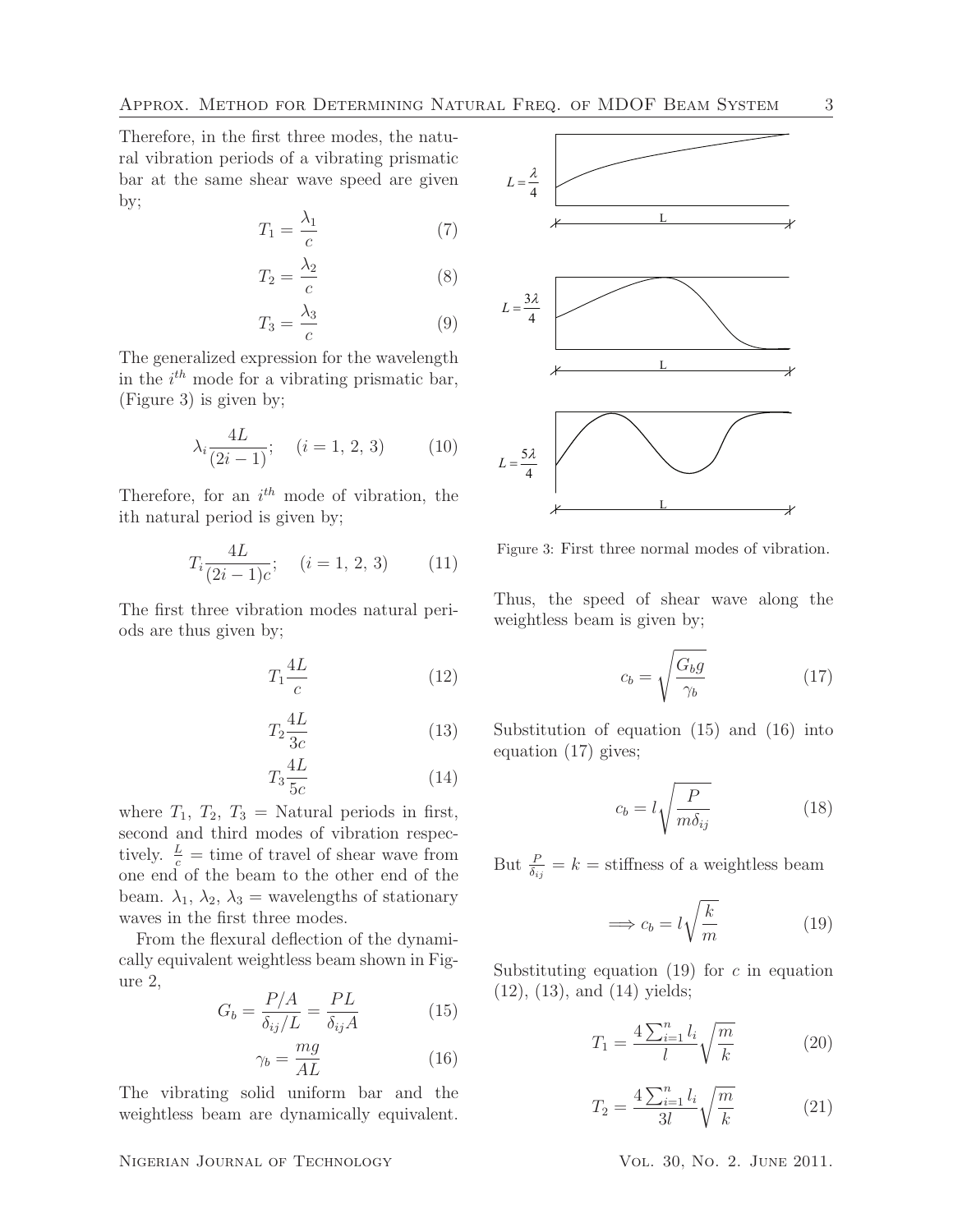$$
T_3 = \frac{4\sum_{i=1}^n l_i}{5l} \sqrt{\frac{m}{k}}\tag{22}
$$

 $c_b$  = shear wave speed in the weightless beam;  $L =$  overall length of the weightless beam; l = length of segment of the discretized weightless beam;  $A = \text{cross-sectional area of a pris$ matic bar;  $\delta_{ij}$  = static deflection of a weightless beam at point I due to unit load applied at point j.

For a weightless beam of different magnitudes of lumped masses, different sub-lengths and stiffnesses,

$$
c_i = l_i \sqrt{\frac{k_i}{m_i}}\tag{23}
$$

where  $n =$  total number of a weightless beamsegments where the natural periods of the oscillating lumped masses are considered  $(n = 3)$ for the present numerical study);  $l_i = \text{length}$ of an  $i^{th}$  beam segment;  $k_i =$  stiffness of an ith bema segment;  $m_i = \text{mass of an ith beam}$ segment;  $c_i$  = shear wave velocity in the  $i_{th}$ beam segment. The time taken for the propagating shear wave to travel an ith weightless beam segment is given by:

$$
\frac{l_i}{c_i} = \sqrt{\frac{m_i}{k_i}}\tag{24}
$$

Therefore, the total time taken by the shear wave to travel the entire beam segments is the algebraic sum of the individual times taken to travel the individual beam segments given by;

$$
\sum_{i=1}^{n} \frac{l_i}{c_i} = \sum_{ii=1}^{n} \sqrt{\frac{m_i}{k_i}}
$$
 (25)

Using equations  $(12)$ ,  $(13)$  and  $(14)$ , the natural periods in the first three modes of a vibrating weightless beam having different masses and stiffnesses are given by;

$$
T_1 = 4 \sum_{i=1}^{n} l_i \sqrt{\frac{m_i}{k_i}} \tag{26}
$$

$$
T_2 = \frac{4}{3} \sum_{i=1}^{n} l_i \sqrt{\frac{m_i}{k_i}}
$$
 (27)

$$
T_3 = \frac{4}{5} \sum_{i=1}^{n} l_i \sqrt{\frac{m_i}{k_i}}
$$
 (28)

For a weightless beam system having different masses at different nodal points and different stiffnesses,

$$
k_i = \frac{3EIL}{a_i^2 b_i^2} \tag{29}
$$

Where  $E, I =$  modulus of elasticity and moment of inertia of the prismatic beam respectively. And

$$
m_i = \frac{l_i \rho + l_i \rho}{2} \tag{30}
$$

where  $a_i =$  an  $i^{th}$  distance from weightless beam's left support to an  $i^{th}$  nodal point carrying an  $i^{th}$  lumped mass;  $b_i =$  an  $i^{th}$  distance from  $i^{th}$  nodal point carrying an  $i^{th}$ lumped mass to the right support of a weightless beam.

Substitution of equation (29) and (30) into equations  $(26)$ ,  $(27)$  and  $(28)$  gives a generalized expression for an  $i<sup>th</sup>$  natural period of vibration in the ith mode as;

$$
T_i = \sum_{i=1}^n \sqrt{\frac{l_i \rho + l_i \rho [a_i^2 \cdot b_i^2]}{6EIL}} \quad (i, j = 1, 2, 3, \dots, n)
$$
\n(31)

# 3. Numerical Study

A numerical example given by Osadebe [1] is used to illustrate the application of the proposed model. A simply supported uniform beam having a distributed mass intensity of 4.75kg/m shown in Figure 4 is used for this numerical study. The MDOF model has three lumped masses  $m_1$ ,  $m_2$  and  $m_3$  implying three degrees of freedom.

From equation (30),

$$
m_1 = m_3 = \frac{\rho + 1, 5\rho}{2} = 1.25\rho
$$

The natural periods in the first three modes of vibration now transforms to:

$$
T_1 = 4 \sum_{i=1}^{n} \sqrt{\frac{l_i \rho + l_i \rho (a_i^2 \cdot b_i^2)}{6EIL}} \qquad (32)
$$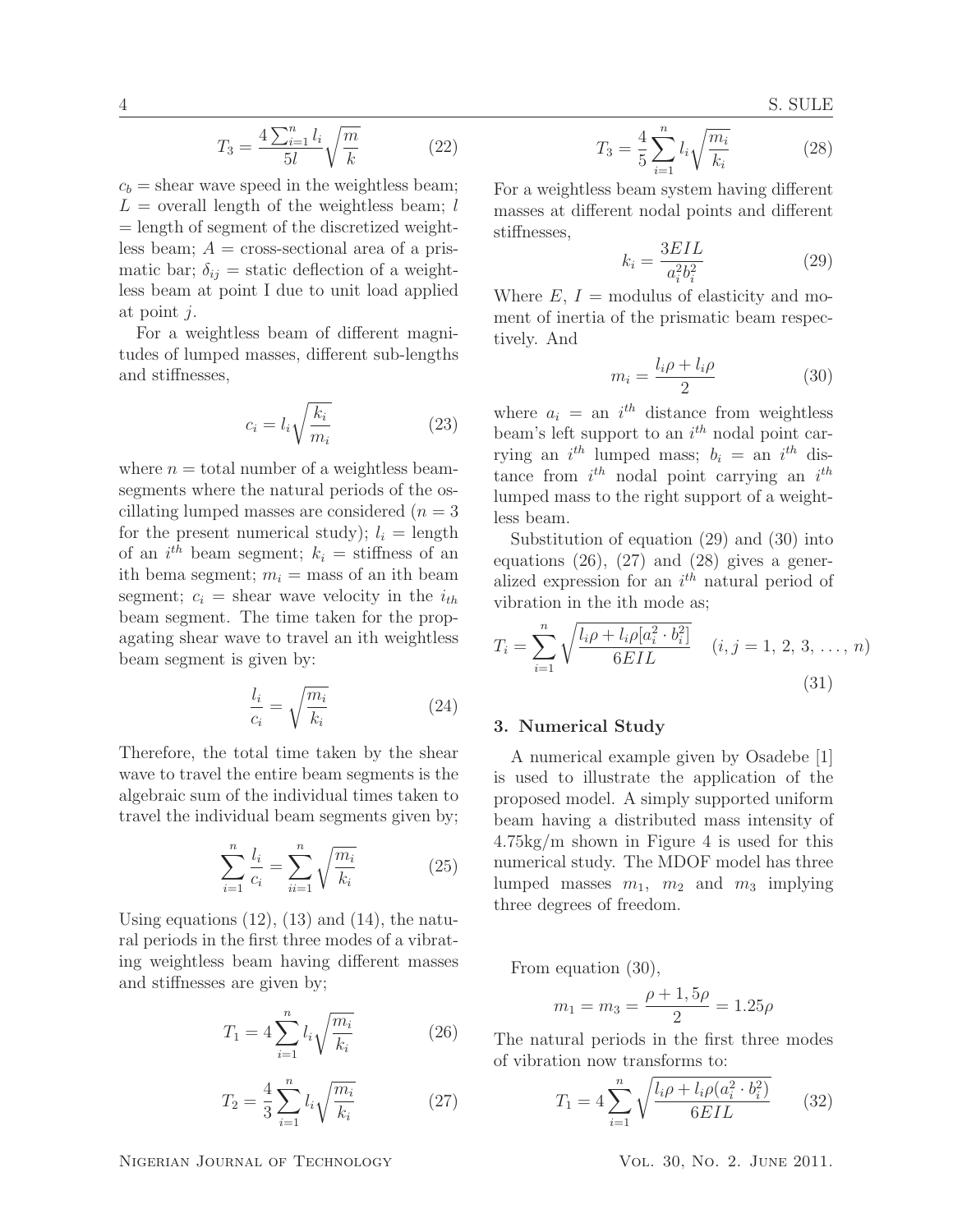

Figure 4: MDOF model of 3 degrees of freedom for numerical study [1].

$$
T_2 = \frac{4}{3} \sum_{i=1}^{n} \sqrt{\frac{l_i \rho + l_i \rho (a_i^2 \cdot b_i^2)}{6EIL}}
$$
 (33)

$$
T_3 = \frac{4}{5} \sum_{i=1}^{n} \sqrt{\frac{l_i \rho + l_i \rho (a_i^2 \cdot b_i^2)}{6EI}} \tag{34}
$$

But circular frequency,  $w_i = \frac{2\pi}{T_i}$  $\frac{2\pi}{T_i}; \quad i = 1, 2, 3.$ Therefore, the circular frequency in the first three modes of vibration are:

$$
w_1 = \frac{2\pi}{4\sum_{i=1}^n \sqrt{\frac{l_i \rho + l_i \rho (a_i^2 \cdot b_i^2)}{6EI}}} \tag{35}
$$

$$
w_2 = \frac{2\pi}{\frac{4}{3} \sum_{i=1}^n \sqrt{\frac{l_i \rho + l_i \rho (a_i^2 \cdot b_i^2)}{6EI}}} \tag{36}
$$

$$
w_3 = \frac{2\pi}{\frac{4}{5} \sum_{i=1}^n \sqrt{\frac{l_i \rho + l_i \rho (a_i^2 \cdot b_i^2)}{6EI}}} \tag{37}
$$

Equations (35), (36) and (37) are the required frequency-predicting equations into equations (32), (33) and (34),

$$
T_1 = 4\left[\sqrt{\frac{1.25\rho(1^2 \times 4^2)}{30EI}} + \sqrt{\frac{1.5\rho(2.5^2 \times 2.5^2)}{30EI}} + \sqrt{\frac{1.25\rho(4^2 \times 1^2)}{6EI}}\right]
$$
  
=  $\left[\sqrt{\frac{\rho}{EI}}(0.817 + 1.397 + 0.817)\right]$   
=  $12.125\sqrt{\frac{\rho}{EI}}$ 

Therefore, the circular frequency in the first

NIGERIAN JOURNAL OF TECHNOLOGY VOL. 30, NO. 2. JUNE 2011.

Table 1: Comparison of results.

|       | Present model | Osadebe [1]         | Distributed mass |
|-------|---------------|---------------------|------------------|
| $w_1$ | E1            | $E$ <sub>I</sub>    | EI               |
|       | 0.518         | 0.4039 <sub>1</sub> | $0.3948_1$       |
| $w_2$ | E1            | EI                  | EI               |
|       | $1.555_1$     | 1.5929              | 1.5791           |
| $w_3$ | EΙ            | E1                  | EΙ               |
|       | 2.59          | 3.5142              | 3.5531           |

|  | Table 2: Comparison of results. |  |
|--|---------------------------------|--|
|--|---------------------------------|--|

|       | Present model | Osadebe [1]           | Distributed mass |  |  |  |
|-------|---------------|-----------------------|------------------|--|--|--|
| $w_1$ | E1<br>0.518   | $_{EI}$<br>$0.4039_1$ | EI<br>0.114      |  |  |  |
| $w_2$ | ΕI<br>1.555   | EI<br>1.5929          | EΙ<br>$-0.038$   |  |  |  |
| $w_3$ | 2.59          | EΙ<br>3.5142          | EΙ<br>$-0.923$   |  |  |  |

three vibrating modes are;

$$
w_1 = \frac{2\pi}{12.125} \sqrt{\frac{EI}{\rho}} = 0.518 \sqrt{\frac{EI}{\rho}}
$$
  
\n
$$
w_2 = \frac{2\pi}{\frac{12.125}{3}} \sqrt{\frac{EI}{\rho}} = 1.555 \sqrt{\frac{EI}{\rho}}
$$
  
\n
$$
w_3 = \frac{2\pi}{\frac{12.125}{5}} \sqrt{\frac{EI}{\rho}} = 2.591 \sqrt{\frac{EI}{\rho}}
$$

Table 2: Test of adequacy of the model The present model is tested for adequancy using Osadebes[1] results as control points

Average difference  $(\bar{d}_i) = \frac{\sum d_i}{n} = \frac{0.847}{3} =$ −0.282 Variance  $S_d^2 = \sum_{N=1}^{\infty} \frac{d_i - \overline{d}^2}{N-1}$  $N-1$  $S_d^2 = \frac{0.157 + 0.060 + 0.411}{N - 1}$  $\frac{0.060 + 0.411}{N - 1} = \frac{0.628}{2}$  $\frac{328}{2} = 0.314$ 

Standard deviation, 
$$
S_d = 0.560
$$
  
From t statistics,  $t = \frac{\overline{d}}{S_d/\sqrt{n}} = \frac{0.282\sqrt{3}}{0.560} =$   
 $|-0.881| = 0.881$ 

### Null and Alternative hypothesis:

 $H_0$ : all di = 0; There is no difference between the two methods of determining the natural frequencies of a MDOF beam system with distributed mass.

 $H_1$ : all  $d_i = 0$ ; There is a significant difference between the two methods.

The hypothesis is tested at 5% level of significance and 2 degrees of freedom.

 $T0.025, 2 = 4.30 > 0.881$ . Since the tabulated value is greater than the calculated value, it means acceptance of null hypothesis. There is no difference between the two